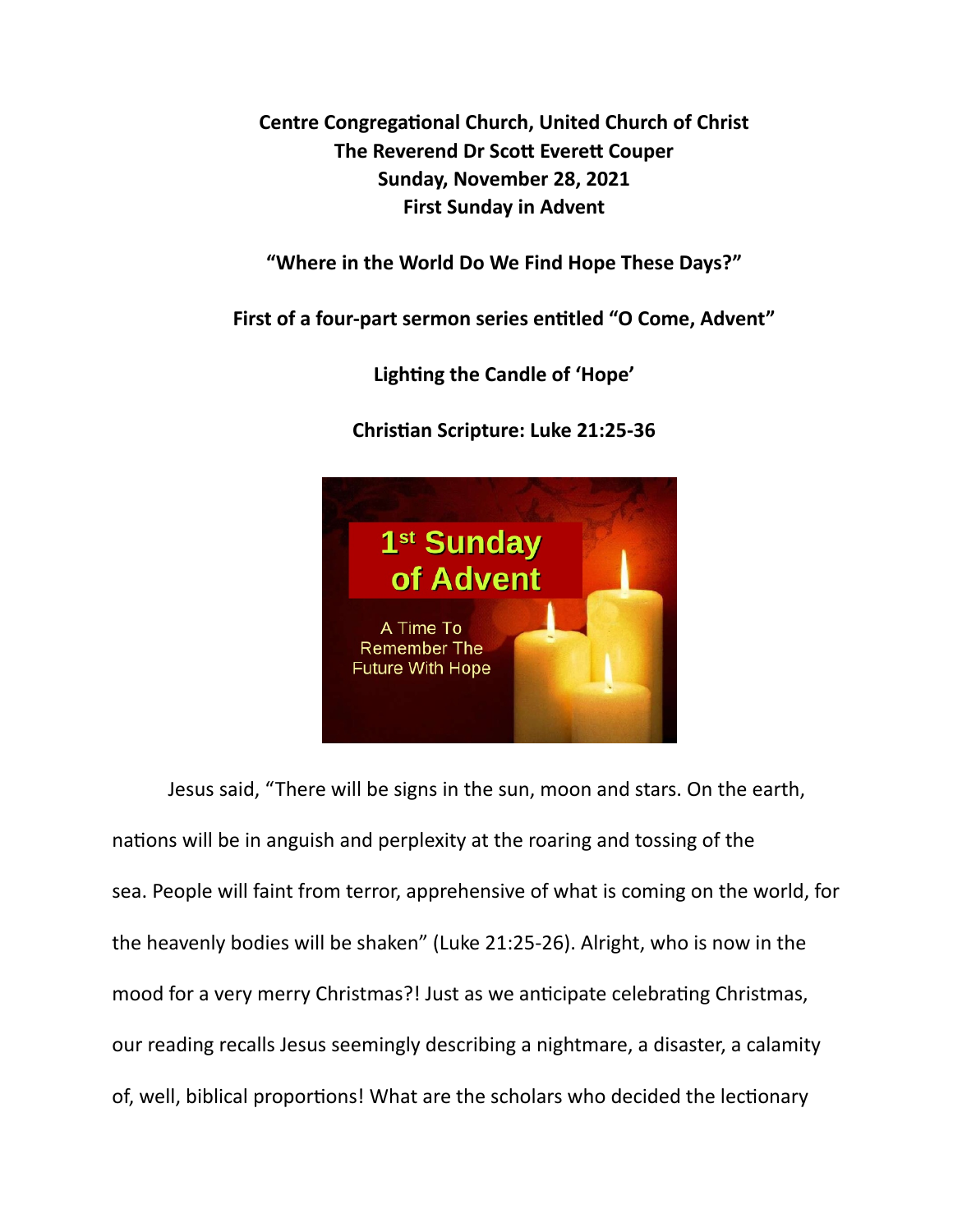reading smoking to have picked such a depressing scripture on this Sunday that celebrates, of all things, 'hope'?

'Hope' is next to useless when things are going well. 'Hope' most matters when things really suck. And friends, things really suck right now. Inflation is at 6%. The COVID pandemic seems to be coming back, for what?, its third or fourth wave. Now the World Health Organization is concerned about a new worrying virus variant coming-out of South Africa called 'Omicron'. I know that many young people whose high school and college years have been for so long disrupted are suffering from many forms of mental illness. They have little hope for their vocational or financial futures; many are not wanting to get ever be married or have children. Parents are fearful that schools will be closed again. Governments are guilty of culpable inertia when it comes to addressing the real and dire environmental state of the planet and global warming. If you think immigration problems are bad now, what is happening in Europe and on our southern border will soon seem like a picnic. United States' politics are so polarized that I do not see a means by which we can avoid a civil war and/or the loss of our democracy in the next national election. As the first verse of our Advent song that we sang together laments, we are in a time when "chaos and confusion still reign". Friends, I need 'hope' more than ever right now. So, 'where in the world do we find hope these days?"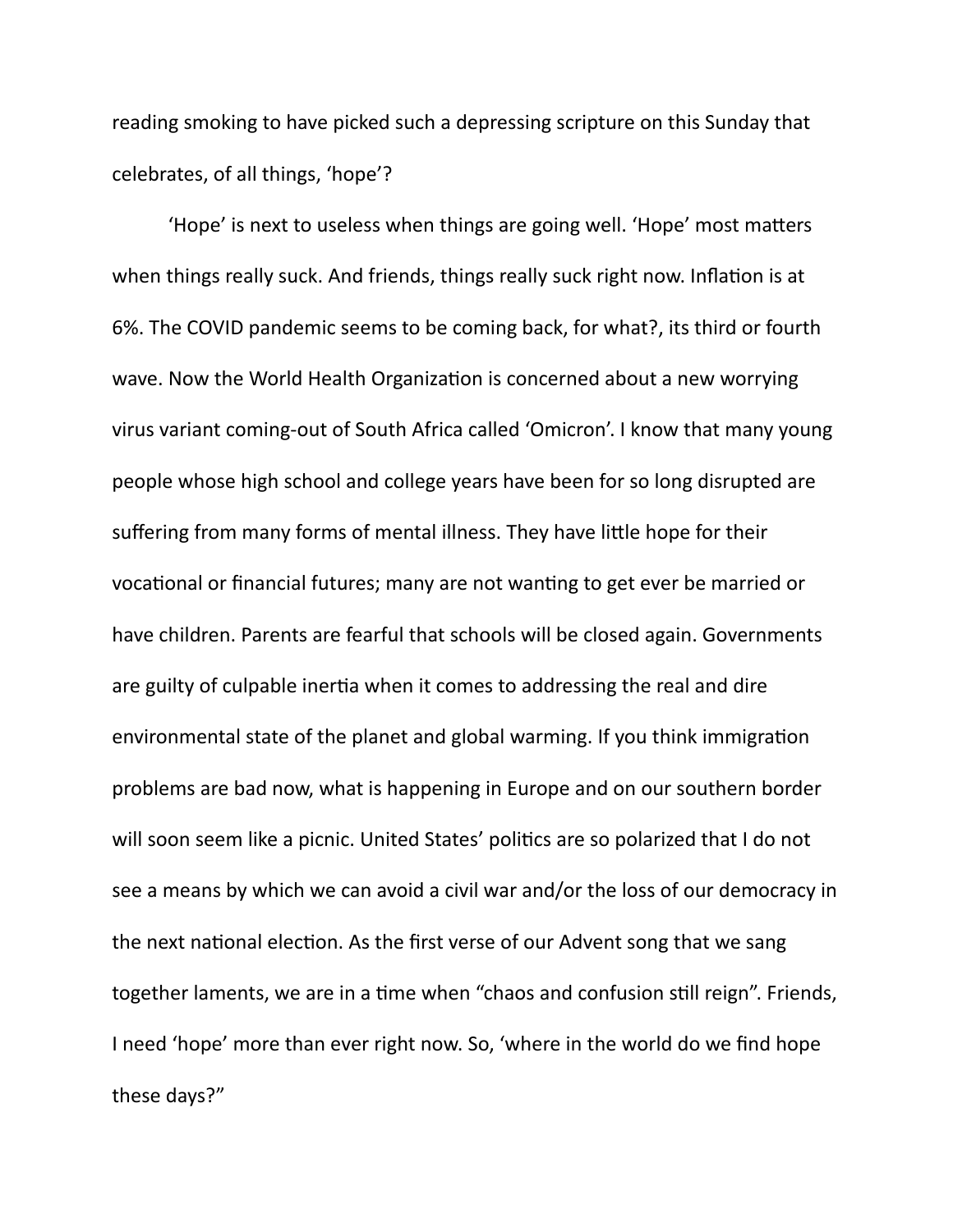In order to understand our scripture, we have to, have to, have to realize that Jesus, his disciples, the apostle Paul, and his contemporaries all believed the end of the world was soon coming. In fact, they believed they would witness the *parousia*, the apocalypse, the end-times during their lifetimes[.](#page-2-0)<sup>[1](#page-2-0)</sup> Jesus and Paul state that 'this generation' would experience it (Luke 21:32 and 1 Thess. 4:13-18).

<span id="page-2-2"></span>The Rev Dr Cheryl Lindsay teaches us "Surely, there were those who have heard these words and felt a sense of foreboding. Some, [then and today], may feel threatened. But, there [was then] and is [now] an audience that probably welcomes [a divine rupture]. Those who already live in a world of terror wouldn't mind the Holy One coming to shake things up. When the status quo [of unregulated capitalism and a resurgence of white supremacy] has [their] heels on your neck, you don't mind a disruption that breaks their grip on your world. [Today's reading] is a word of profound hope, not for those who are comfortable, but for the marginalized, whom Luke demonstrates that God has a preference to uplift and redeem".<sup>[2](#page-2-1)</sup>

<span id="page-2-3"></span>The early Christians understood that God will save when times will be at their worst. When things look their bleakest, the faithful will be redeemed, and all

<span id="page-2-0"></span> $1$ Ancient Greek word meaning 'presence', 'arrival', or 'official visit', that is, in a Christian context, 'the Second Coming' of Christ.

<span id="page-2-1"></span>The Rev Dr Cheryl Lindsay, "Sermon Seeds: Signs", *Worship Ways*, Sunday, November 28, 2021. Found at: [2](#page-2-3) https://www.ucc.org/sermon-seeds/sermon-seeds-signs/, accessed November 27, 2021.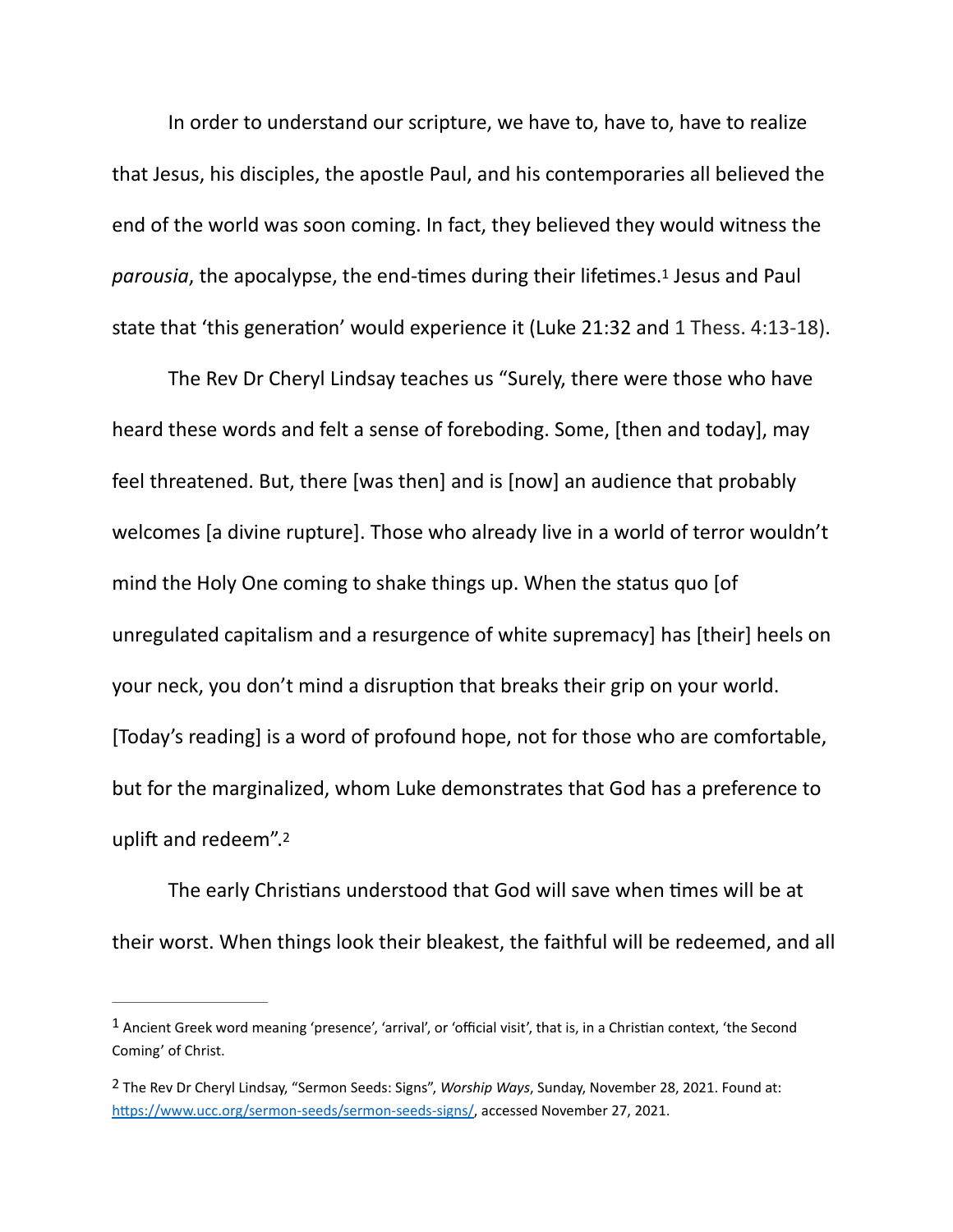will be made right in the world; the kin-dom of God will be established. This is why Jesus specifically stated when the proverbial pooh hits the fan, "your redemption is near".

This brings us to the question, 'Where in the world do we find hope these days?'

As a person of faith, 'I find hope in the Christ, who at one time was manifested in Jesus, and who lives and breathes through all people'. Therefore, I find hope in my children; I find hope in all of you who worship at Centre Church despite that few others belong to a faith community in our state; I find hope in Loaves & Fishes despite the food insecurity in our country. I find hope at the Brattleboro Centre for Children despite the number of children who are at risk. I find hope at Groundworks Collaborative despite the number of homeless people. I find hope in the lives of the Afghan immigrants who are coming to Brattleboro to start again despite the ongoing tragedy occurring in their country. I find hope in Margo's environmental fellowship despite the disappointing recent COP 26 climate summit. Despite almost 800,000 deaths, I find hope in the doctors and nurses who soldier-on fighting a virus as well as obscene obstinacy fueled by insidious political misinformation. I find hope in as many, if not more, places and people as I find despair. Our scripture teaches us that *real* hope can only be found in the midst of despair.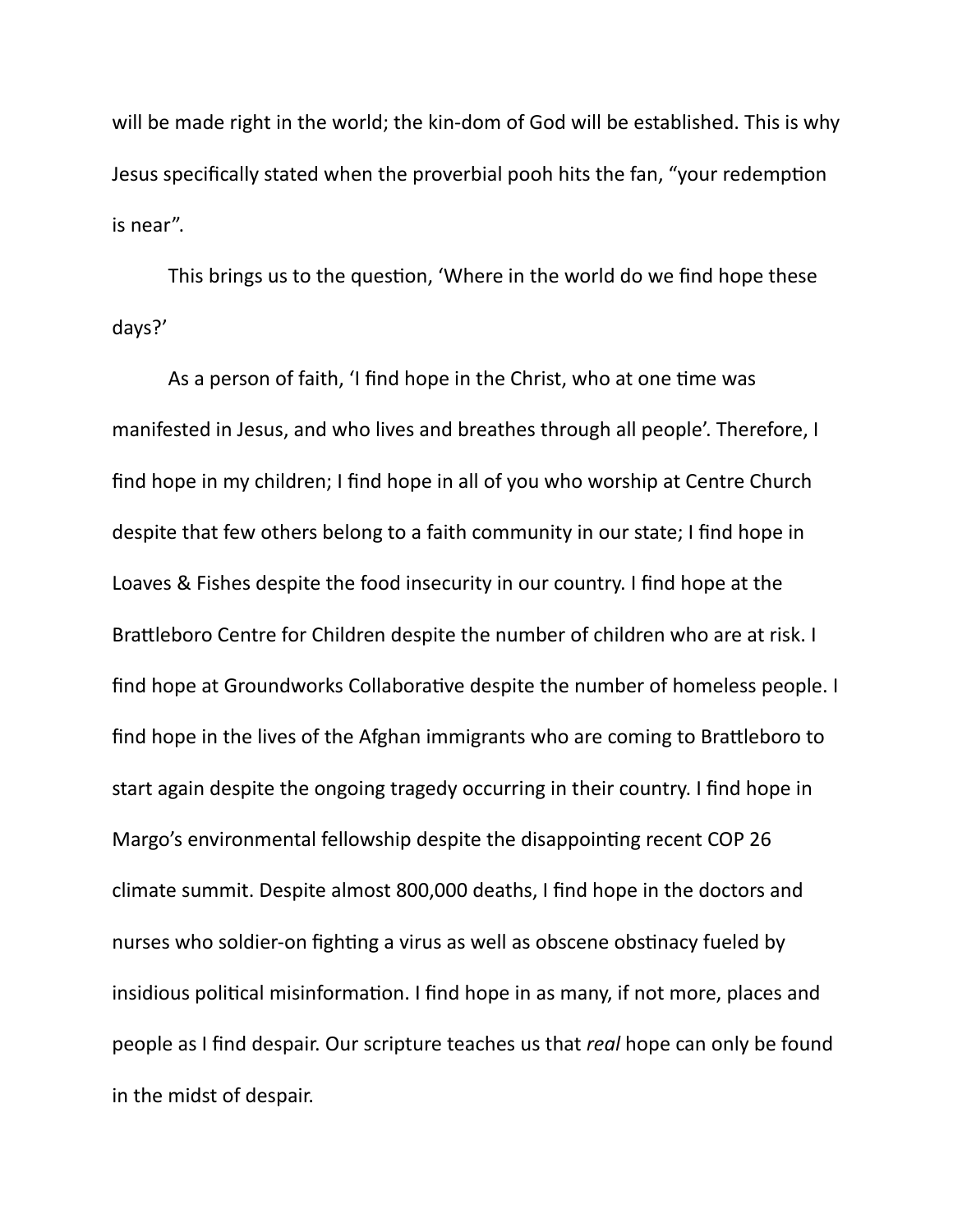One of the reasons why I find hope in God is because I don't believe God loses. God created this universe. If God can create a universe, I don't believe God would create one that would not achieve God's purpose. Why would God set God's-self up to fail – at anything?! God works in and through you and I to achieve God's will or purpose in the world. And God does not lose. God is the creator of the purpose. God participates in the purpose with us. God determines if the purpose is fulfilled. So, how could it be that God could ever lose?

In the Hebrew Testament readings from Isaiah that the Keller family read for us and from the prophet Jeremiah, we hear of God's will and it is fulfilled against all odds and in the midst of despair. The Davidic kingdom was destroyed with the fall of Jerusalem by the Babylonians. Yet, Jeremiah states: "The days are surely coming, says the Lord, when I will fulfill the promise I made to the house of Israel and the house of Judah. In those days and at that time I will cause a righteous Branch to spring up for David, and he will execute justice and righteousness in the land" (Jeremiah 33:14-15). In the scripture the Kellers read for us, all was lost, all had sinned, all had drawn themselves away from God. Yet, still, the prophet Isaiah in his pleas proclaimed hope: "Do not be angry beyond measure, LORD; do not remember our sins forever. Oh, look upon us, we pray, for we are all your people" (Isaiah 64:9).